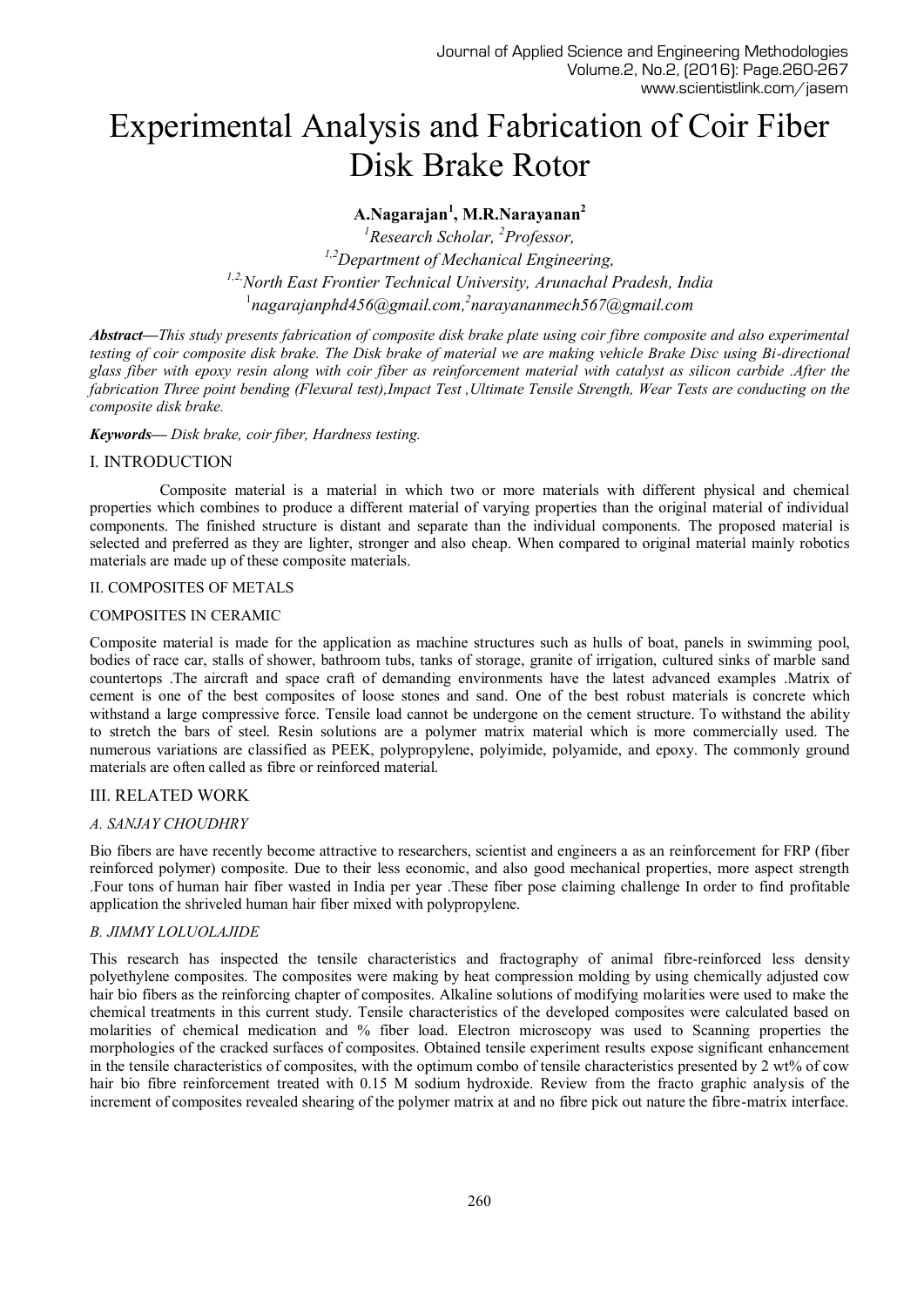## *C. SUSEETHARAN K*

Understanding about environmental degeneration and a wanted for a consistent continual development for the progress of the environment has a straight influence over restoration of by natural fibers and synthetic fibers. Now our research work is based on manufacture and fibre based bio composites with their Mechanical characteristics are analyses. Out of a large collection of animal fibers, Bombyxmori silk and human hair fibers are selected by us, for this research work were which establish the dispersed point, and the matrix point is created by epoxy resin. One of the main logic for choose of hair as a reinforcement material is due to the fact that human hairs are renewable thing and also it was waste in large quantity and there is a want to devise a novel technique to adequately applying this wasted hair. Silk fibre was chosen owing to the broad characteristics consumed by it. The hand layup technique is used to Manufacturing in which three samples. First sample wash air based bio composite, another was silk based bio composite and the last was mixing of one and two bio composite using the hair and silk fibre.

## *D. GNANAVEL BABU*

Composite materials are mixing of two or more materials form in the layer one on the layer by the help of conclusive material through some recommended ways. In the coconut fibre and Glass fibre people hair hybrid composite technique, the binding material is epoxy resin, in which one layer is formed of coconut fibre, followed by glass fibre and then by hair of the human. By the help of hand layup technique and by modifying the mentioned form of layers, by using the resin and hardness we already make the six layers.

#### IV. CONSTITUENTS OF COMPOSITES

#### *MATRICES*

 The substrate and the resin are the two parts which include carbon fiber Kevlar, fiber class. Polyester resin tends to have yellowish tint, and is suitable for most .For backyard projects the polyester resin trends to yellowish tint..

#### V. FABRICATION METHOD OF FABRICATION

#### *METHOD OF HAND LAY-UP*

Hand pressure, vacuum or rollers are used to make sure the resin saturates and fully wets all layers, and any air pockets are removed. The work must be done quickly enough to complete the job before the resin starts to cure, unless high temperature resins are used which will not cure until the part is warmed in an oven. In some cases, the work is covered with plastic sheets and vacuum is drawn on the work to remove air bubbles and press the fiberglass to the shape of the mold. Here we have chosen Hand lay-up method for fabricating specimen and also final component. Hand lay-up technique is the simplest method of composite processing. The infrastructural requirement for this method is also minimal. The processing steps are quite simple. First of all, a release gel is sprayed on the mold surface to avoid the sticking of polymer to the surface. Thin plastic The time of curing depends on type of polymer used for composite processing. For example, for epoxy based system, normal curing time at room temperatur is 24-48 hours. This method is mainly suitable for thermosetting polymer based composites. Capital and infrastructural reuirement is less as compared to other methods. Production rate is less and high volume fraction of reinforcement is difficult to achieve in the processed composites. Hand lay-up method finds application in many areas like aircraft components, automotive parts, boat hulls, diase board, deck etc.

#### TABLE NO 1- MATERIAL USED

| <b>Material Used</b>                                                                                             |                                                        |  |  |  |  |  |  |
|------------------------------------------------------------------------------------------------------------------|--------------------------------------------------------|--|--|--|--|--|--|
| Epoxy, Polyester, Polyvinyl ester, phenotic resin, unsaturated<br><b>Matrix</b><br>polyester, polyurethane resin |                                                        |  |  |  |  |  |  |
| Reinforcement                                                                                                    | Glass fiber, carbon fiber, aramid fiber, natural plant |  |  |  |  |  |  |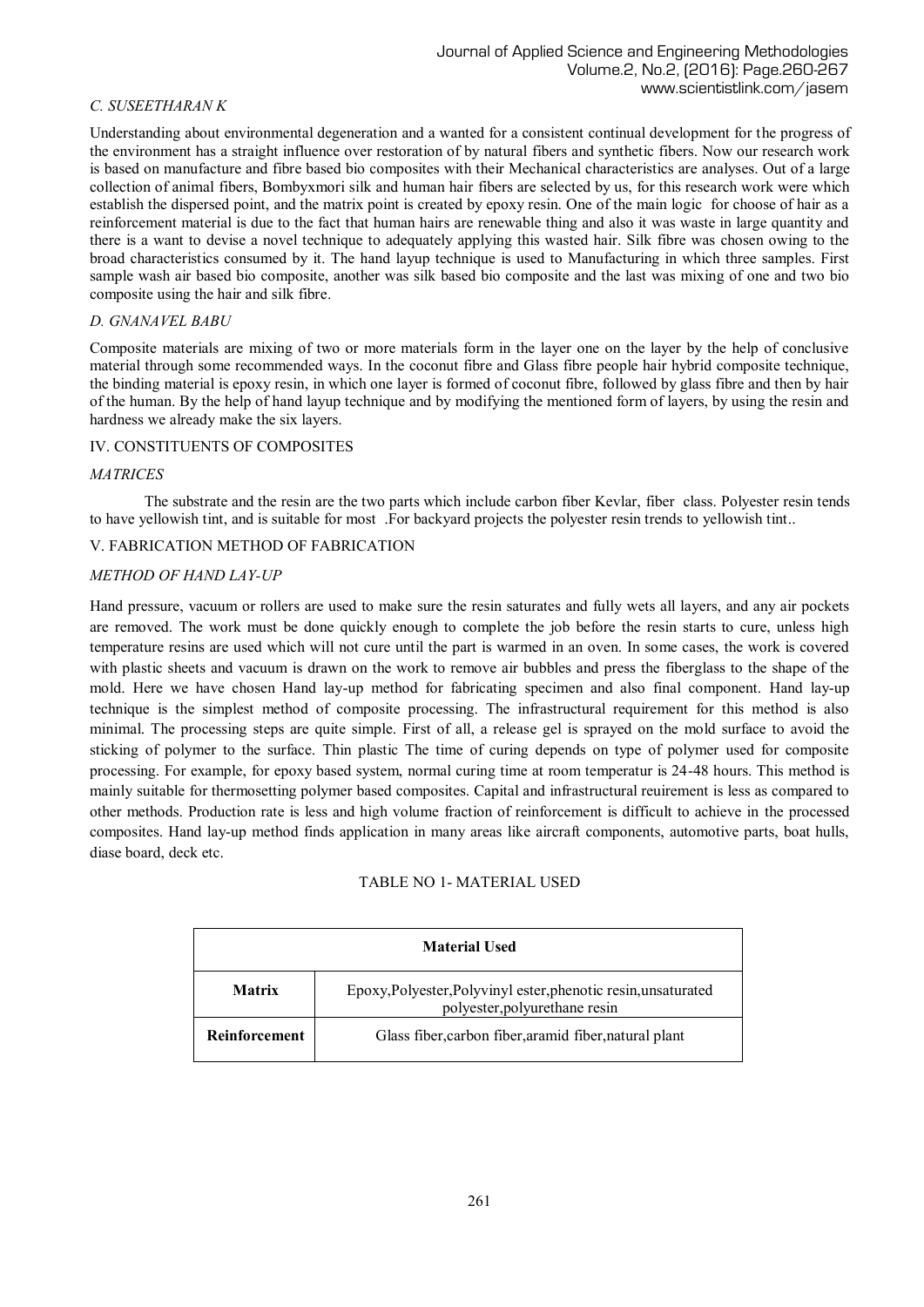#### VI. FABRICATION

| Combination    | Glass fibre type            | Fibre $%$ | Resin $%$ | $\text{Hair}$ % | No of Layers | Orientation                     |  |  |  |  |
|----------------|-----------------------------|-----------|-----------|-----------------|--------------|---------------------------------|--|--|--|--|
| C <sub>1</sub> | E-Glass+Epoxy+hair          | 50        | 40        | 10              | 8            | $0^{0}/45/45/45/45/45/45/0^{0}$ |  |  |  |  |
|                | Other possible combinations |           |           |                 |              |                                 |  |  |  |  |
| C <sub>2</sub> | E-Glass+Epoxy+hair          | 54        | 35        | 11              | 8            | $0^{0}/90/90/90/90/90/90/0^{0}$ |  |  |  |  |
| C <sub>3</sub> | E-Glass+Epoxy+hair          | 48        | 50        | 12              |              | $0^{0}/45/45/45/45/45/45/0^{0}$ |  |  |  |  |
| C <sub>4</sub> | E-Glass+Epoxy+hair          | 42        | 45        | 13              | 8            | $0^{0}/90/90/90/90/90/90/0^{0}$ |  |  |  |  |

#### TABLE NO 2. COMBINATIONS BASED ON VARIOUS PARAMETERS

For additional strength lining material can be kept on both the side of the composite disc. Thereby it increases wear resistance and other mechanical properties are also improved.

#### VII. VOLUME CALCULATIONS

#### *FOR COMBINATION-1 (C1):*

*E glass + Resin (Epoxy) + Catalyst + accelerator (if required) Type of glass fiber used = E-GLASS (180gsm) Total number of sheets/laminates of glass fiber used = 8 Orientation = 0°/45°/45°/45°/45°/45°/45°/0° Ratio of fiber and resin= 50:40:10 Density of E-glass fiber(∂f)= 2500 kg/m3 Density of resin(∂r) = 1150 kg/m3 Volume fraction of fiber (Vf)= 50% Volume fraction of resin(Vr)= 40% Volume fraction of hair(Vh)= 10% Mass of fiber (wf)= 0.409 kg (51g per sheet x 8 sheets) Density of human hair (∂h)= 1320 kg/m3 Density of composite(∂c)= (∂f) (Vf) + (∂r) (Vr) + (∂h) (Vh) Density of composite (∂c) = (2500) (0.5) + (1150) (0.4)= 1842 Kg/m3 Mass fraction (weight fraction) of fiber(Wf) = (∂f / ∂c ) X Vf= (2500/1842)\*(0.5) (Wf)= 0.67861 Mass fraction (weight fraction) of resin (Wr)= (∂r / ∂c ) X Vr= (1150/1842)\*(0.4) (Wr) = 0.24972 Mass fraction (weight fraction) of hair(Wh)= (∂h /∂c ) X Vh=(1320/1842)\*(0.1) =0.071661 Sum of mass fractions (weight fractions) =[(Wf) + (Wr) + (Wh)] = [(0.678610)+(0.24972)+(0.071661)= 0.9991 = 1 Sum is 1, therefore safe. To Find Mass Of FIBER: Mass of fiber(wf) = (∂f) x (vf) 0.67861 = (2500)\*(vf) Volume of fiber(vf)=0.0002714m3 (vf) = (Vf) x (vc) 0.0002714 = (0.5)\* (vc) Volume of composite(vc) = 0.0005428 m3 (vc)=(wc) /(∂c) 0.0005428= (wc) / (1842) Weight of composite (wc) = 0.9999 kg Volume of resin (Vr) = (Vr) x (vc) (Vr) = 0.4 x 0.0005428= 0.00021712 TO FIND MASS OF RESIN: Volume of resin (Vr) = 0.0002171 m3 Mass of resin (wr) = (∂r) x (Vr) (wr) = 1150 x 0.0002171 Mass of resin (wr) = 0.24966 kg (or 250 g) To find mass of HAIR: Volume of hair (Vh) = (Vh) x (vc) (Vh) = 0.1 x 0.0005428 Volume of Coir (Vh) = 0.00005428 m3*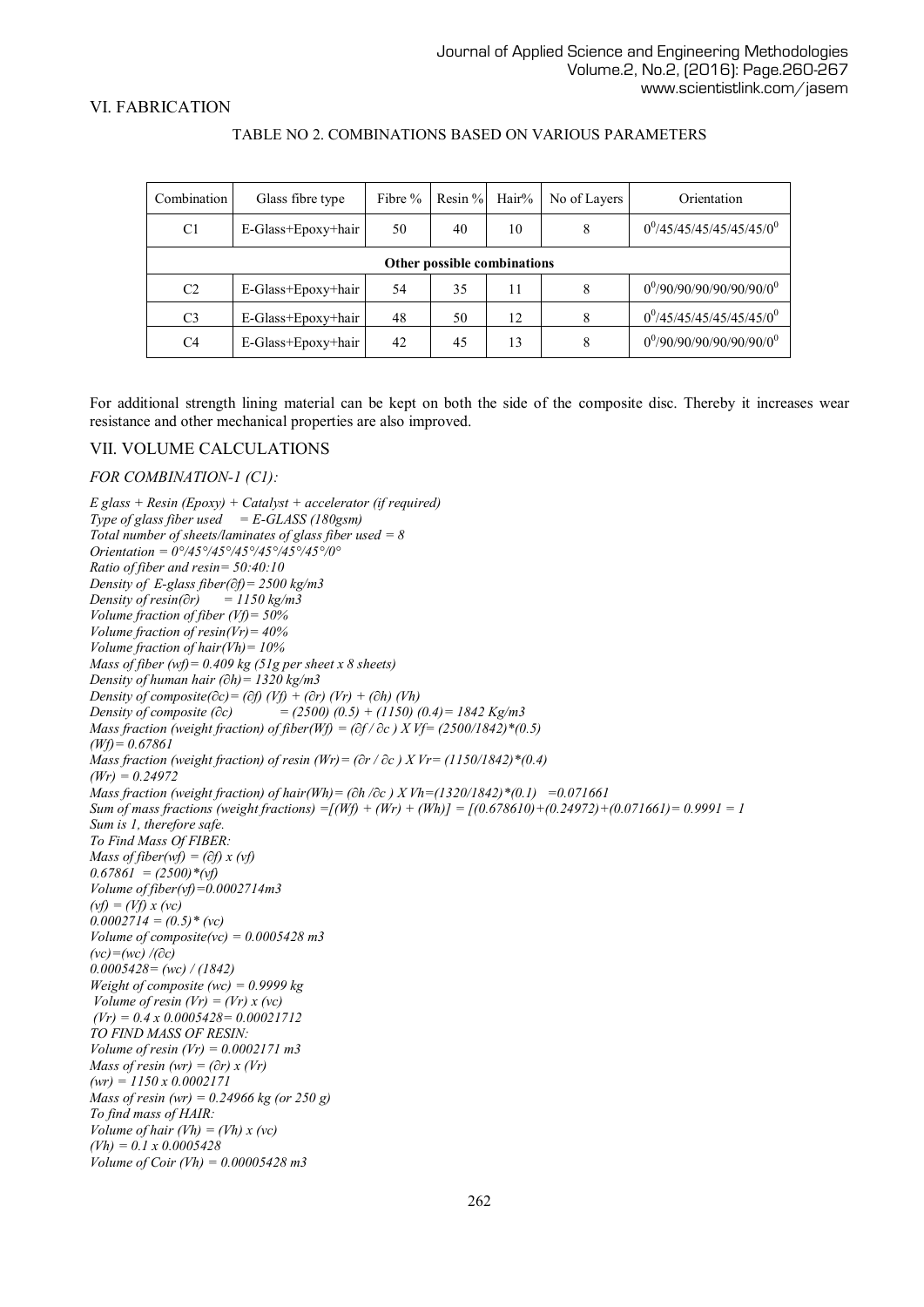*Mass of Coir (wh) = (∂h) x (Vh) (wh) = 1150 x 0.00005428 Mass of coir (wh) = 0.06242 kg (or 62.42 g)*

## VIII. TESTING RESULTS

| Test Name: Bending Test<br>Elongation Device: Crosshead |                                             | Test type :Normal |                                   | Test Mode: Bending Test<br>Test Parameter: Peak Load Test Speed(mm/min):2.00 |  |  |
|---------------------------------------------------------|---------------------------------------------|-------------------|-----------------------------------|------------------------------------------------------------------------------|--|--|
| S. No                                                   | Cross section area of<br>the composite(mm2) | Load $(N)$        | <b>Flexural strength</b><br>(MPa) | <b>Flexural modulus</b><br>(Gpa)                                             |  |  |
|                                                         | 70                                          | 85.151            | 68.776                            | 2208.228                                                                     |  |  |
| $\mathfrak{D}$                                          | 70                                          | 181.338           | 146.465                           | 2873.225                                                                     |  |  |
| 3                                                       | 70                                          | 38.131            | 56.303                            | 8295.993                                                                     |  |  |
|                                                         | 70                                          | 441.5538          | 119.215                           | 5204.228                                                                     |  |  |

## THREE POINT BENDING (FLEXURAL TEST)

## TABLE NO.3 BENDING TEST RESULT

|          | Load      | <b>Flexural</b><br>strength | <b>Flexural</b><br>modulus |
|----------|-----------|-----------------------------|----------------------------|
|          | (N)       | (MPa)                       | (Gpa)                      |
| Min      | 38.131    | 56.303                      | 2808.22                    |
| Max      | 441.538   | 146.465                     | 8295.993                   |
| Avg      | 186.54    | 97.69                       | 4795.412586.1777           |
| StdDev   | 180.144   | 42.392                      | 2586.177                   |
| Verience | 32452.017 | 1797.075                    | 6688310.922                |
| Median   | 133.244   | 93.996                      | 4038.727                   |

| ×<br>回                                                       | ڪ<br>膈                        | 量                | Load w/s Length     | $\overline{\phantom{0}}$ | $\sqcap$ Sample Details:                      |               |                                               |             |
|--------------------------------------------------------------|-------------------------------|------------------|---------------------|--------------------------|-----------------------------------------------|---------------|-----------------------------------------------|-------------|
| Delete<br>Zoom In<br><b>Back</b><br><b>激 Test</b>            | Open File<br>Report<br>000001 | Values           |                     |                          | <b>Test Type</b>                              | Normal        | Mode:<br>Elongation                           | Compression |
| ※ 08/03/16<br>向。                                             | lonnno2<br>000003             |                  |                     |                          | Parameter                                     | Peak Load     | Device                                        | CrossHead   |
| ※ Ariv\UTM_08.03.16                                          | 000004                        |                  |                     |                          | Sample Type                                   | Strip         | Speed<br>2.0<br>$[mm/min]$ :                  |             |
|                                                              |                               |                  |                     |                          | Width [mm]                                    | 13            | Gauge Length<br>l 63.<br>[mm]                 |             |
|                                                              | <b>Graph Scale</b>            |                  |                     |                          | Thickness [mm]<br>lз                          |               | Load Cell [Kgf]: 1000                         |             |
| Select the Graph For Print                                   | C Load Vs Length C            | Stress Vs Strain | C Load Vs Time      |                          | Preset Value:                                 | mm.           | 0% Proof Stress                               |             |
| Load in [N] (Y-Axis)<br>089                                  |                               |                  |                     |                          | -Test Results:                                |               | $N/mm$ <sup>2</sup>                           |             |
| 080                                                          |                               |                  |                     |                          | Peak Load [N]<br>Break Load [N]               | 85.151<br>lo. | C.S.Area [mm <sup>2</sup> ]<br>% Elongation   | 39          |
| 071                                                          |                               |                  |                     |                          | UTS [N/mm <sup>2</sup> ]                      |               | Comp Strength                                 |             |
| 062                                                          |                               |                  |                     |                          | Elng @ ON [mm]                                |               | EN/mm <sup>2</sup> 1<br>Elng @ 0N [mm]        |             |
| 053<br>045                                                   |                               |                  |                     |                          | Load @ 0mm [N]                                |               | Load @ 0mm [N]                                |             |
| 036                                                          |                               |                  |                     |                          | 3Pt Bend Flexural<br>Strengh [MPa]            | 68.78         | 3Pt Bend Modulus<br>[GPa]                     | 2808.22     |
| 027                                                          |                               |                  |                     |                          | Yield Load @0 [N]                             |               | Yield Strength<br>@0 [N/mm <sup>2</sup> ]     |             |
| 018<br>009                                                   |                               |                  |                     |                          | Single Shear<br>Strength [N/mm <sup>2</sup> ] |               | Double Shear<br>Strength [N/mm <sup>2</sup> ] |             |
| 000                                                          |                               |                  |                     |                          | Stress @ 0 % of<br>Peak [N/mm2]               |               | Strain                                        |             |
| 3.89<br>1.30<br>2.59<br>0.00<br>Length in [mm] (X-Axis) ---> | 5.18<br>6.48                  | 7.77<br>9.07     | 11.66 12.9<br>10.36 |                          | RubberModulus<br>lon%                         |               | Youngs Modulus(Y)                             |             |
|                                                              |                               |                  |                     |                          | %ReductionArea                                |               |                                               |             |

Fig. 2.  $C_1$  – Flexural Test – Load vs. Length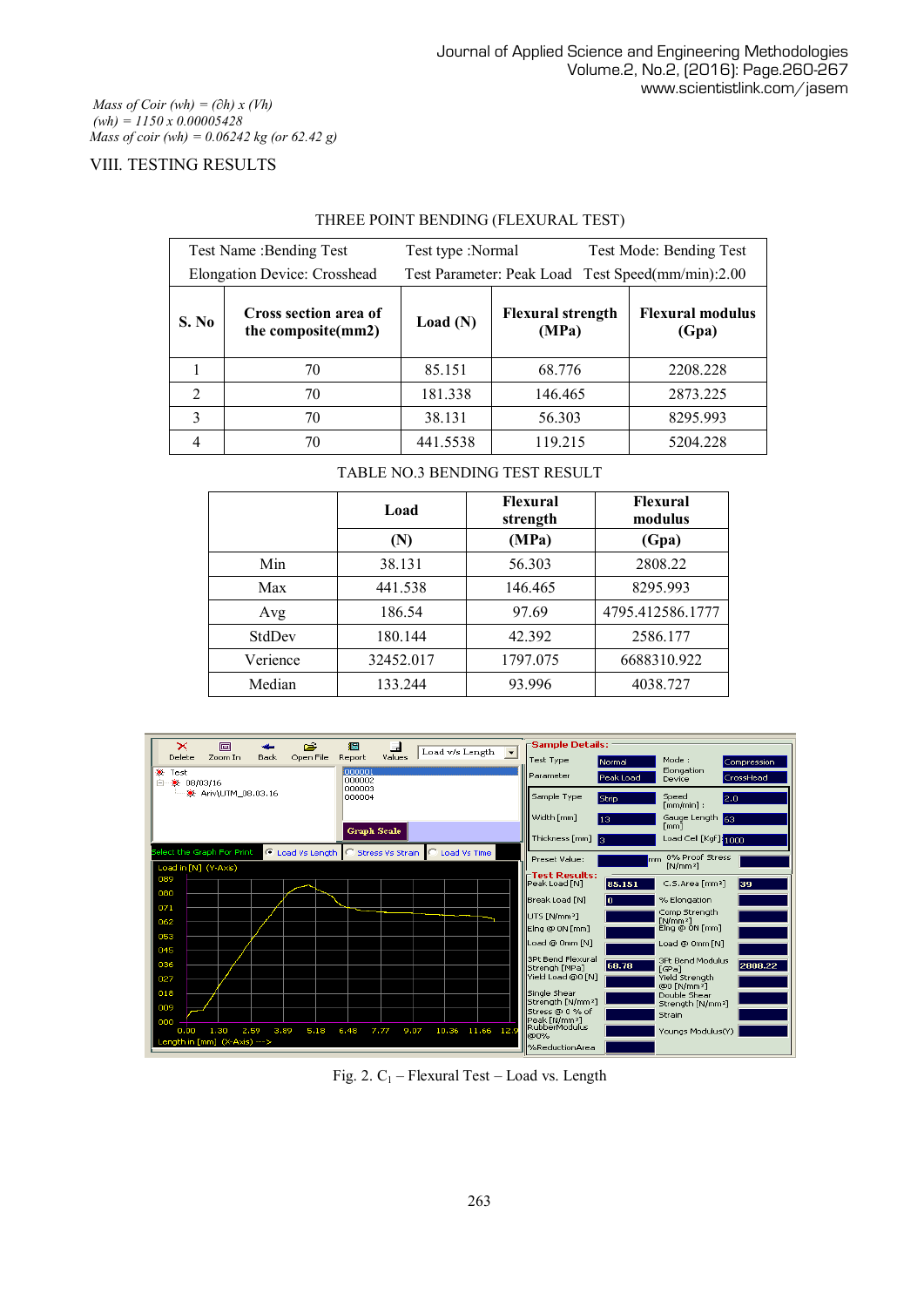Journal of Applied Science and Engineering Methodologies Volume.2, No.2, (2016): Page.260-267 www.scientistlink.com/jasem



Fig. 3.  $C_2$  Flexural Test – Load vs. Length



Fig. 4. Flexural Test – Load vs. Length

#### IMPACT TEST

| S.No | <b>Izod Impact</b><br>Value in J |
|------|----------------------------------|
|      | 5.7                              |
| 2    | 5.5                              |
|      | 5                                |
|      | 5.05                             |

#### TABLE NO.5 IMPACT TEST RESULT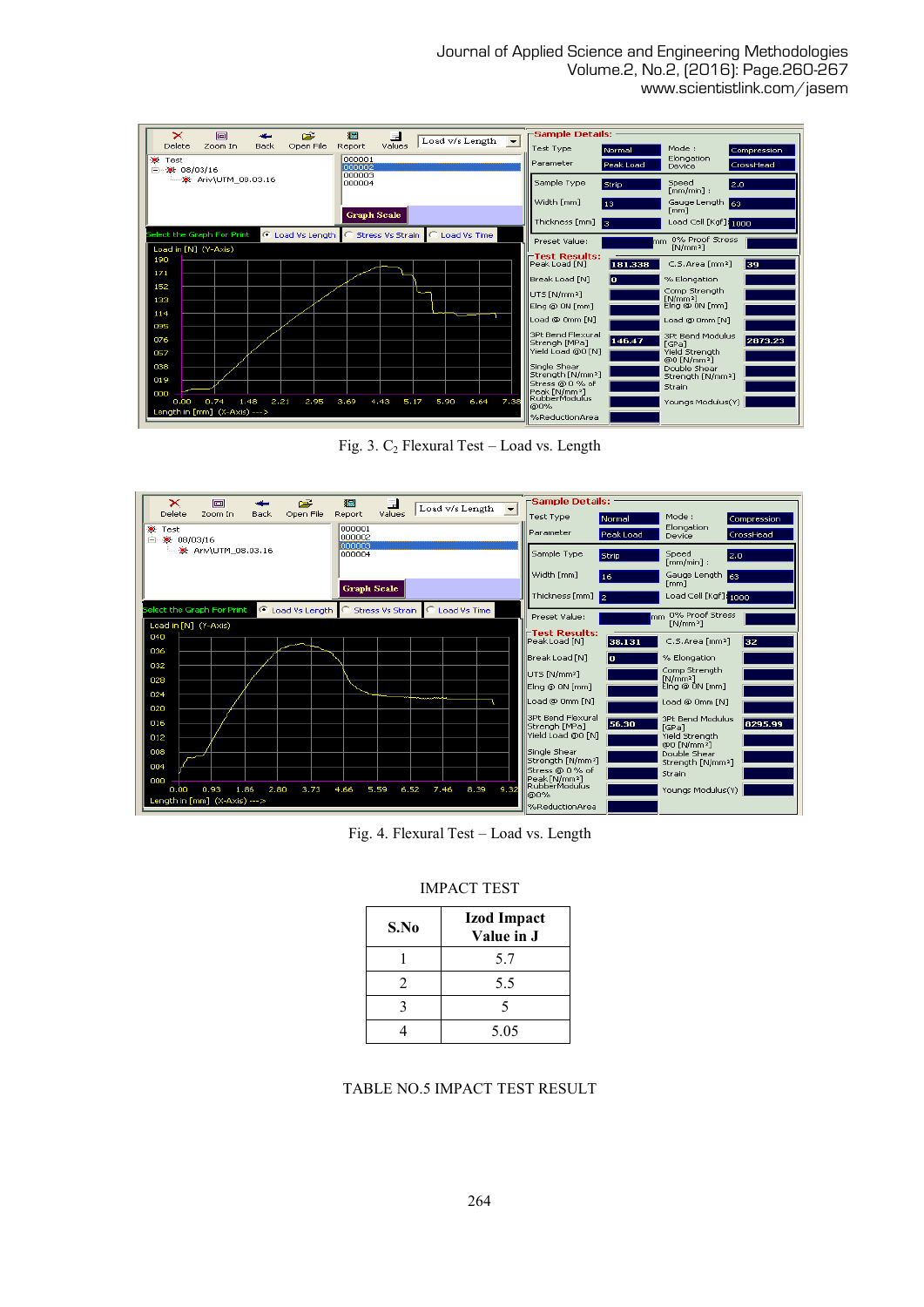

Fig 5. Graph for impact test ULTIMATE TENSILE STRENGTH

| Test Name: Tensile Test         |                                                           | Test type :Normal |             | Test Mode: Tensile                                |  |  |
|---------------------------------|-----------------------------------------------------------|-------------------|-------------|---------------------------------------------------|--|--|
|                                 | <b>Elongation Device: Crosshead</b>                       |                   |             | Test Parameter: Peak Load Test Speed(mm/min):2.00 |  |  |
| <b>Sample</b><br>N <sub>0</sub> | <b>Cross section</b><br>Area of the<br>composite<br>(mm2) | Load(N)           | % Elongaion | UTS(N/mm2)                                        |  |  |
|                                 | 110                                                       | 6277.095          | 3.333       | 99.64                                             |  |  |
| $\overline{2}$                  | 110                                                       | 10807.834         | 3.667       | 150.113                                           |  |  |
| 3                               | 110                                                       | 2784.206          | 901.1333    | 63.275                                            |  |  |
|                                 | 110                                                       | 14391.868         | 5.127       | 130.836                                           |  |  |

# SUMMARY REPORT TABLE NO.6 TENSILE TEST RESULT

|          | Load(N)      | % Elongaion | <b>UTS</b><br>(N/mm2) |
|----------|--------------|-------------|-----------------------|
| Min      | 2784.20      | 3.333       | 63.275                |
| Max      | 14391.868    | 901.333     | 150.113               |
| Avg      | 8565.251     | 228.365     | 110.966               |
| StdDev   | 5087.068     | 448.646     | 37.991                |
| Verience | 25878264.049 | 201283.242  | 1443.342              |
| Median   | 8542.465     | 4.397       | 115.238               |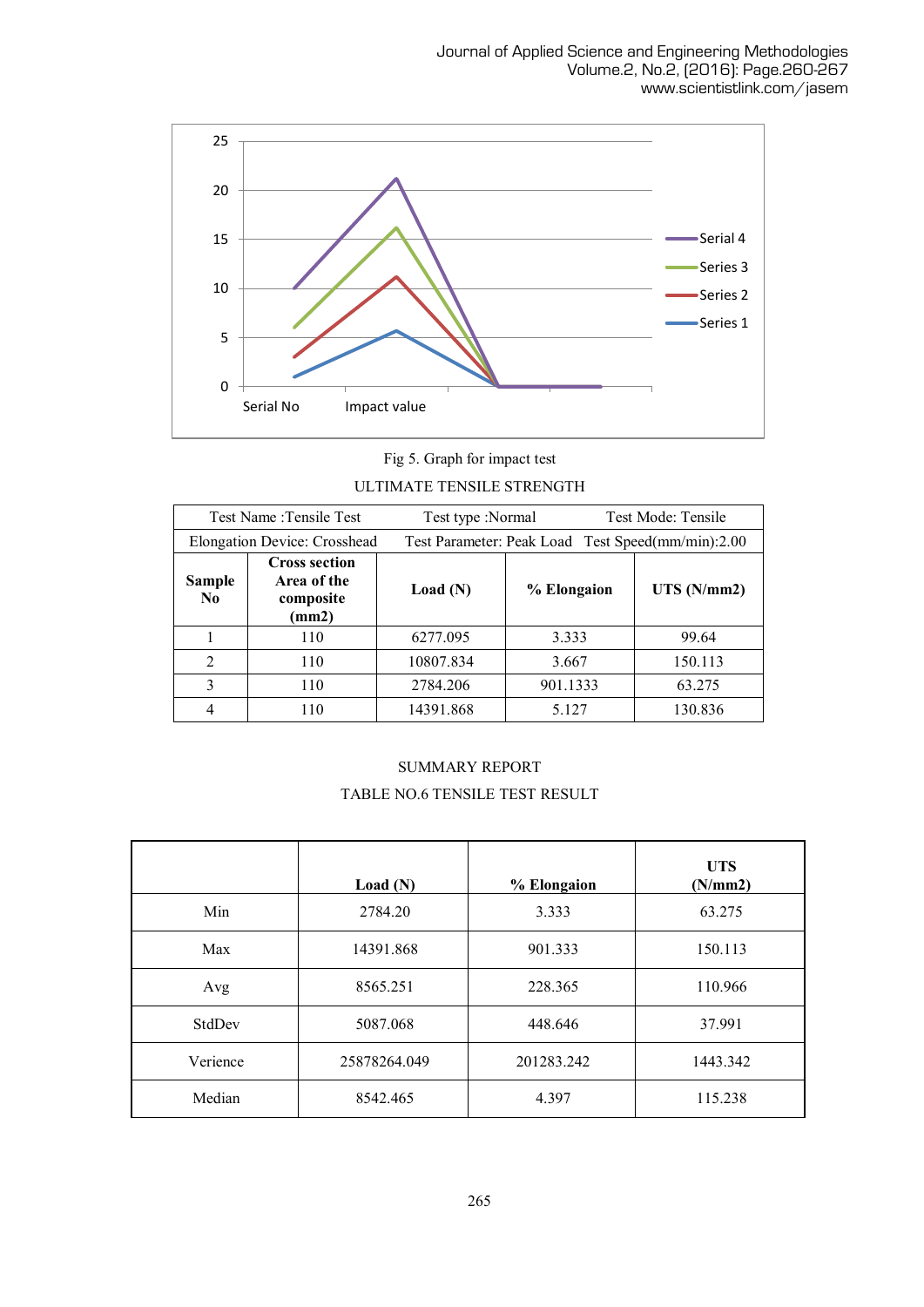| ×                    | lo                           |              | Ê                                   | 搞                          | 量            |                 |      |      | ⊢Sample Details:                                        |                     |                                                                          |                      |
|----------------------|------------------------------|--------------|-------------------------------------|----------------------------|--------------|-----------------|------|------|---------------------------------------------------------|---------------------|--------------------------------------------------------------------------|----------------------|
| Delete<br>÷.<br>Test | Zoom In                      | Back         | Open File                           | Report<br>000001<br>000002 | Values       | Load v/s Length |      |      | <b>Test Type</b><br>Parameter                           | Normal<br>Peak Load | Mode:<br>Elongation<br>Device                                            | Tensile<br>CrossHead |
| Ėŀ                   | 姜 08/03/16                   |              |                                     | 000003<br>000004           |              |                 |      |      | Sample Type                                             | Strip               | Speed<br>$fmm/min$ :                                                     | 2.0                  |
|                      |                              |              |                                     |                            |              |                 |      |      | Width [mm]                                              | 21                  | Gauge Length<br>[mm]                                                     | 150                  |
|                      |                              |              |                                     | <b>Graph Scale</b>         |              |                 |      |      | Thickness [mm]                                          | l 3.                | Load Cell [Kgf]: 10000                                                   |                      |
|                      | Select the Graph For Print   |              | C Load Vs Length C Stress Vs Strain |                            |              | C Load Vs Time  |      |      | Preset Value:                                           | Imm                 | 0% Proof Stress<br>fN/mm <sup>2</sup>                                    |                      |
| 6591                 | Load in [N] (Y-Axis)         |              |                                     |                            |              |                 |      |      | ⊤Test Results:<br>Peak Load [N]                         | 6277.095            | C.S.Area [mm <sup>2</sup> ]                                              | 163.                 |
| 5932<br>5273         |                              |              |                                     |                            |              |                 |      |      | Break Load [N]                                          | 5873                | % Elongation                                                             | 3.33                 |
| 4614                 |                              |              |                                     |                            |              |                 |      |      | UTS [N/mm <sup>2</sup> ]<br>Elng @ ON [mm]              | 99.640              | Comp Strength<br>$[N/mm^2]$<br>Elng @ 0N [mm]                            |                      |
| 3955<br>3296         |                              |              |                                     |                            |              |                 |      |      | Load @ 0mm [N]                                          |                     | Load @ 0mm [N]                                                           |                      |
| 2636<br>1977         |                              |              |                                     |                            |              |                 |      |      | 3Pt Bend Flexural<br>Strengh [MPa]<br>Yield Load @0 [N] |                     | <b>3Pt Bend Modulus</b><br>[GPa]<br><b>Yield Strenath</b>                |                      |
| 1318                 |                              |              |                                     |                            |              |                 |      |      | Single Shear<br>Strength [N/mm <sup>2</sup> ]           |                     | @0 [N/mm <sup>2</sup> ]<br>Double Shear<br>Strength [N/mm <sup>2</sup> ] |                      |
| 659<br>000           |                              |              |                                     |                            |              |                 |      |      | Stress @ 0 % of<br>Peak [N/mm <sup>2</sup> ]            |                     | Strain                                                                   |                      |
| 0.00                 | 0.53                         | 1.06<br>1.58 | 2.11                                | 2.64                       | 3.17<br>3.70 | 4.22            | 4.75 | 5.28 | l RubberModulus.<br><b>@0%</b>                          |                     | Youngs Modulus(Y)                                                        |                      |
|                      | Length in [mm] (X-Axis) ---> |              |                                     |                            |              |                 |      |      | %ReductionArea                                          |                     |                                                                          |                      |





Fig. 7.  $C_1$  – Tensile Test – Stress vs. Strain

|                       | <b>FIRST TRIAL</b> | <b>SECOND TRIAL</b> | THIRD TRIAL | <b>FOURTH TRIAL</b> |
|-----------------------|--------------------|---------------------|-------------|---------------------|
| Volume $(\%)$         |                    |                     | 10          | 15                  |
| Load $(Kg)$           | 1300               | 2000                | 3000        | 3000                |
| Sliding Distance (m)  | 750                | 1300                | 2000        | 2000                |
| Sliding Speed $(m/s)$ | 0.5                | 2.0                 | 2.8         | 3.0                 |